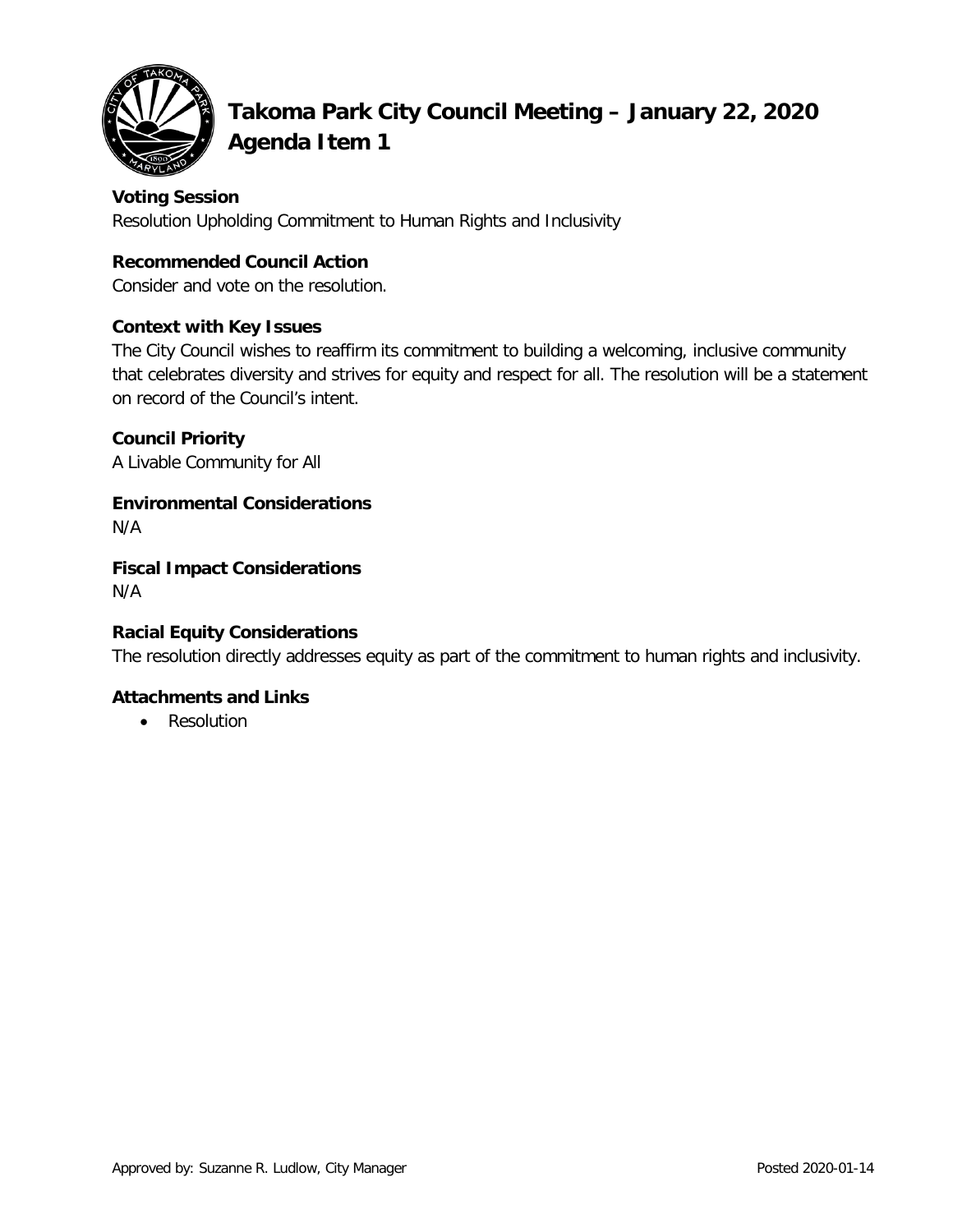#### **RESOLUTION 2020-**

#### **RESOLUTION UPHOLDING COMMITMENT TO HUMAN RIGHTS AND INCLUSIVITY**

- **WHEREAS,** the City of Takoma Park has a long history of and commitment to building a welcoming, caring, inclusive, and strong community which celebrates its diversity; and
- **WHEREAS**, international human rights are articulated in the Universal Declaration of Human Rights and in a broad range of laws, norms and values that recognize and promote the fundamental humanity and dignity of every person, as well as the necessity of fairness and opportunity for all people, and that enable people to meet their basic needs and to enjoy basic civil, political, social, economic and cultural rights; and
- **WHEREAS,** the Universal Declaration of Human Rights proclaims that everyone is entitled to all the rights and freedoms set forth therein, without distinction of any kind, such as race, religion or other status; and everyone has the right to freedom of thought, conscience and religion; and
- **WHEREAS,** the preamble of the Universal Declaration of Human Rights states that disregard for and contempt for human rights have resulted in barbarous acts which have outraged the conscience of humankind; and
- **WHEREAS**, a basic tenet of the human rights framework is that human rights must involve and reflect the needs of local communities, and that all levels of government have an affirmative obligation to respect, protect and fulfill these rights; and
- **WHEREAS**, cities are on the front lines of ensuring equity, combating discrimination and enabling access to affordable housing, quality educational opportunities, and health care, among other human rights; and
- **WHEREAS,** the City of Takoma Park is committed through its policies and programs to uphold all individuals' human rights; and
- **WHEREAS,** the City of Takoma Park is committed to protecting the rights of all people; and embraces and works toward providing equitable access to opportunities for people of all ages, races, ethnicities, religious beliefs or memberships, citizenship status, abilities, gender identities, and sexual orientations; and
- **WHEREAS**, the City of Takoma Park has promoted policies to address fundamental human rights and needs and ensuring equality for LGBTQ persons, non-citizens, refugees, and persons of all different faiths, races, ethnicities and nationalities; and